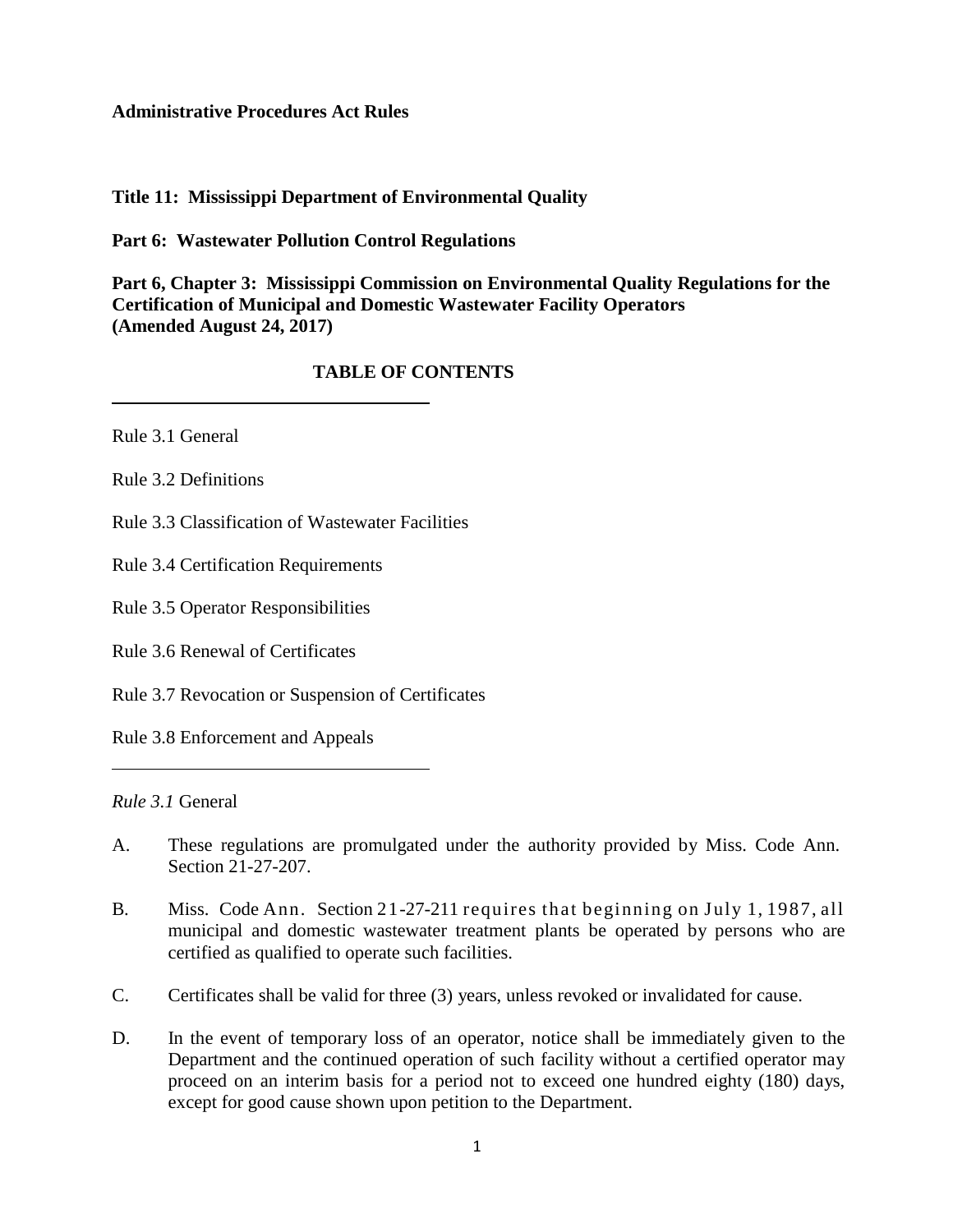E. These regulations do not pertain to a wastewater treatment facility treating wastewater generated solely by an industry and owned and operated by said industry.

Source: Miss. Code Ann*. §§ 21-27-201, et seq., 49-2-1, et seq. and 49-17-1, et seq.* 

## *Rule 3.2 Definitions*.

- A. "Association" means the Mississippi Water and Pollution Control Operator's Association.
- B. "Certificate," the certification of competency issued by the Department stating that the operator has met the requirements for the specified operator classification.
- C. "Commission," the Mississippi Commission on Environmental Quality.
- D. "Community water system" means any water system serving piped water for human consumption to fifteen (15) or more individual service connections used year-round by consumers or regularly serving twenty-five (25) or more individual consumers year- round, including, but not by way of limitation, any collection, pretreatment, treatment, storage and/or distribution facilities or equipment used primarily as part of, or in connection with, such system, regardless of whether or not such components are under the ownership or control of the operator of such system.
- E. "Department," the Mississippi Department of Environmental Quality.
- F. "Experience," means direct observation of and/or participation in the operation and maintenance of a wastewater facility, including, but not limited to, process control activities, facility maintenance, record keeping and NPDES monitoring activities. Experience requirements must be in accordance with the facility minimum visitation schedule as outlined in Section 5, Operator Responsibilities.
- G. "Operator," the person who directly supervises and is personally responsible for the daily operation and maintenance of a wastewater facility, community water system or commercial nonhazardous solid waste management landfill.
- H. "Person," the state or other agency or institution thereof, any municipality, political subdivision, public or private corporation, individual, partnership, association or other entity, and includes any officer or governing or managing body of any municipality, political subdivision, or public or private corporation, or the United States or any officer or employee thereof.
- I. "Pollution," the contamination or other alteration of the physical, chemical or biological properties of any waters of the state, including change in temperature, taste, color, turbidity, or odor of the waters, or the discharge of any liquid, gaseous, solid, radioactive or other substance or heat into any waters of the State.
- J. "Professional Reference," a certified operator (other than a relative or a subordinate) who is familiar with the applicant's experience working in a wastewater facility.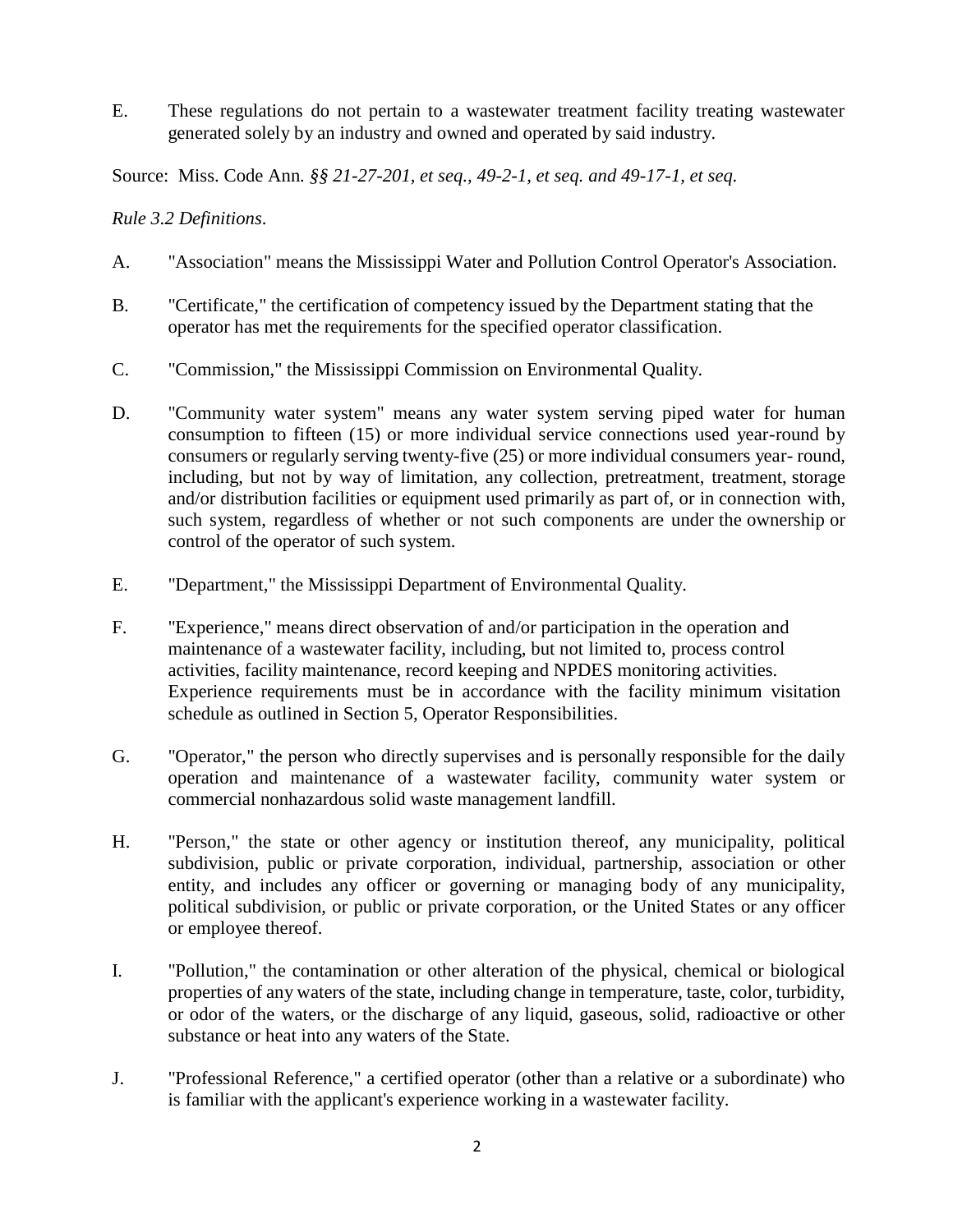- K. "Wastewater Facilities," the pipelines or conduits, pumping stations, force mains, treatment plants, lagoons or any other structure, device, appurtenance or facility, whether operated individually or in any combination, used for collecting, treating and/or disposing of municipal or domestic wastewater, by either surface or underground methods, which is required to have a permit under the provisions of Miss. Code Ann. Section 49-17-29.
- L. "Waters of the state," the waters within the jurisdiction of this state, including all streams, lakes, ponds, impounding reservoirs, marshes, watercourses, waterways, wells, springs, irrigation systems, drainage systems and all other bodies or accumulations of water, surface and underground, natural or artificial, situated wholly or partly within or bordering upon the state, and such coastal waters as are within the jurisdiction of the state, except lakes, ponds or other surface waters which are wholly landlocked and privately owned.

Source: Miss. Code Ann*. §§ 21-27-201, et seq., 49-2-1, et seq. and 49-17-1, et seq.* 

#### *Rule 3.3 Classification of Wastewater Facilities*.

A. Wastewater facilities shall be classified in accordance with criteria outlined below. The facility operator must be certified at a level equivalent to or higher than the facility classification.

| <b>CLASS</b> | <b>FACILITY DESIGN</b>                                                      | <b>CAPACITY</b>                                                                                      |
|--------------|-----------------------------------------------------------------------------|------------------------------------------------------------------------------------------------------|
| I-C          | Collection only (voluntary)                                                 | up to 1,000,000 GPD (1.0 MGD)                                                                        |
| $II-C$       | Collection only (voluntary)                                                 | greater than $1,000,000$ GPD $(1.0 \text{ MGD})$                                                     |
| I            | <b>Waste Stabilization Lagoon</b><br>Septic Tank-Sand<br>Filter             | All                                                                                                  |
| $\mathbf{I}$ | <b>Aerated Lagoon</b><br><b>Trickling Filter</b><br><b>Activated Sludge</b> | A11<br>less than $300,000$ GPD $(0.3 \text{ MGD})$<br>less than $100,000$ GPD $(0.1 \text{ MGD})$    |
| Ш            | <b>Trickling Filter</b><br><b>Activated Sludge</b>                          | 300,000 to 3,000,000 GPD (0.3 to 3.0 MGD)<br>100,000 to 2,000,000 GPD (0.1 to 2.0 MGD)               |
| IV           | <b>Trickling Filter</b><br><b>Activated Sludge</b>                          | greater than $3,000,000$ GPD $(3.0 \text{ MGD})$<br>greater than $2,000,000$ GPD $(2.0 \text{ MGD})$ |

B. Special cases which do not fall within the guidelines shall be considered on an individual basis and classified by the Department.

Source: Miss. Code Ann*. §§ 21-27-201, et seq., 49-2-1, et seq. and 49-17-1, et seq.* 

*Rule 3.4 Certification Requirements*.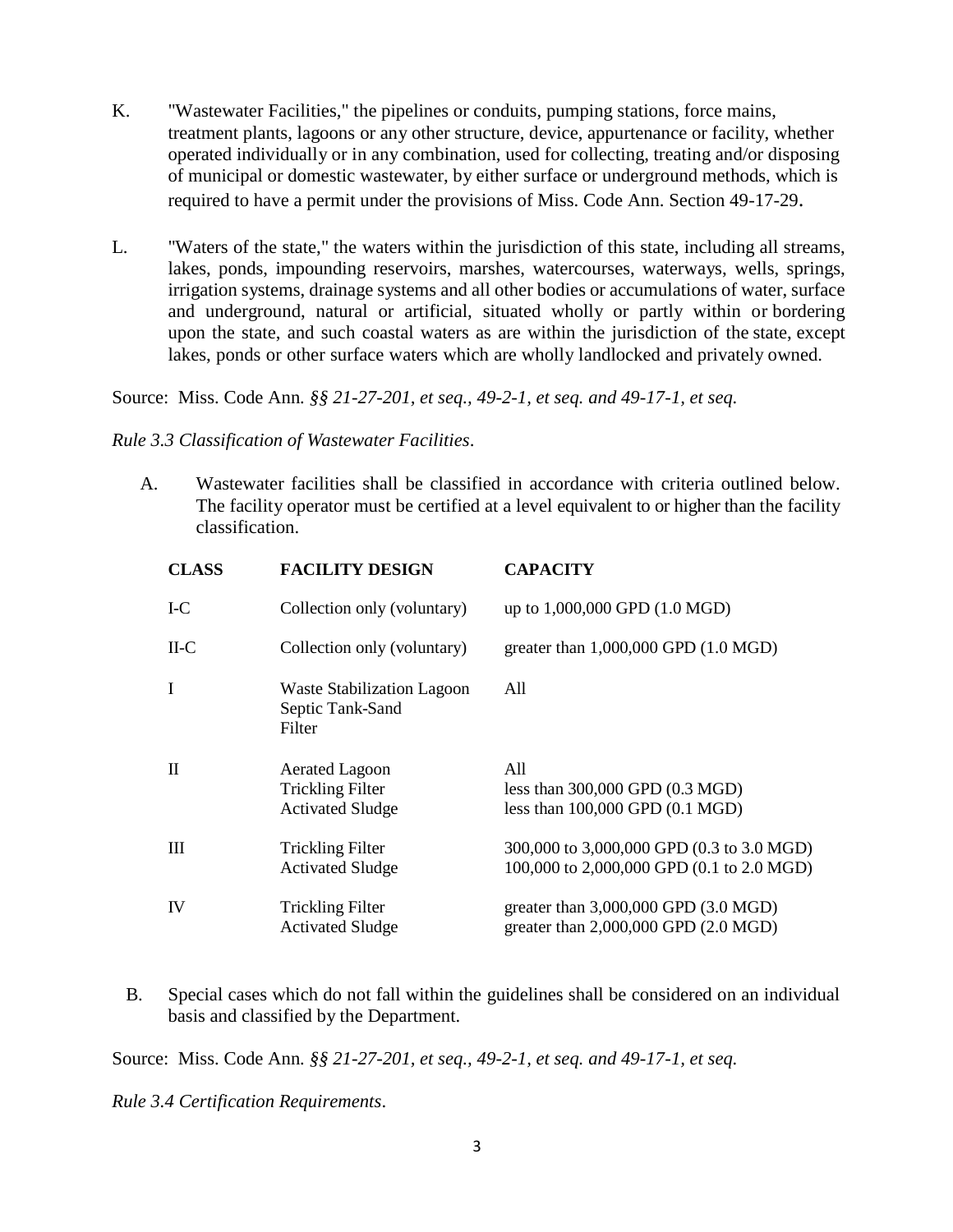## A. Operator Qualifications for Certification

- (1) Class IV
	- (a) The applicant must have at least a bachelor's degree in engineering, biological sciences, mathematics, chemistry, or physics from an accredited college or university, at least one (1) year of experience in a Class IV wastewater facility, pass the required written examination and submit two (2) professional references, or
	- (b) The applicant must be a graduate of an accredited high school, or equivalent (GED) have at least six (6) years experience in a Class IV or Class III wastewater facility, of which one (1) year must be in a Class IV plant, pass the required examination and submit two (2) professional references.
	- (c) No individual shall be allowed to sit for a Class III or Class IV examination without proof of having taken and passed a Class II examination.
- (2) Class III
	- (a) The applicant must have graduated from an accredited high school, or equivalent (GED), have at least three (3) years of experience in a Class IV, III, or II wastewater facility, of which one (1) year must be in a Class IV or Class III plant, pass the required written examination and submit two (2) professional references, or
	- (b) The applicant must have a minimum of six (6) years experience in a Class IV, III, or II wastewater facility, of which one (1) year must be in a Class IV or Class III plant, pass the required written examination and submit two (2) professional references.
	- (c) No individual shall be allowed to sit for a Class III or Class IV examination without proof of having taken and passed a Class II examination.
- (3) Class II
	- (a) The applicant must have graduated from an accredited high school, or equivalent (GED), have at least one (1) year of experience in a Class IV, III, or II wastewater facility, pass the required written examination and submit one (1) professional reference, or
	- (b) The applicant must have a minimum of three (3) years experience in a wastewater facility, of which one (1) year must be in a Class IV, III, or II plant, pass the required written examination and submit one (1) professional reference.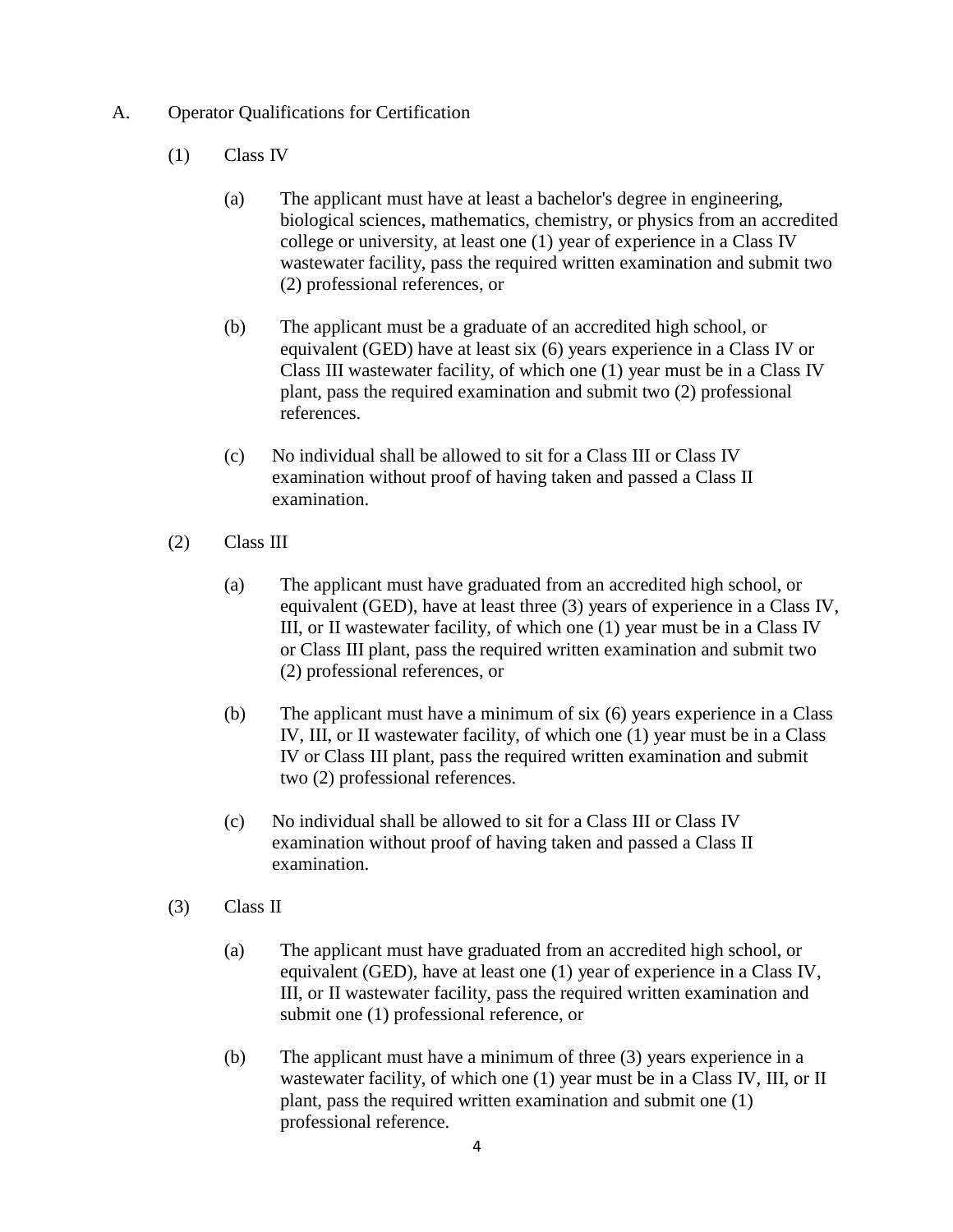(4) Class I

The applicant must have at least one (1) year of experience in a wastewater facility, pass the required written examination and submit one (1) professional reference.

(5) Class I-C

The applicant must have at least one (1) year experience working in a collection system, pass the required written examination and submit one (1) professional reference.

- (6) Class II-C
	- (a) The applicant must have graduated from an accredited high school, or equivalent (GED), have at least two (2) years experience working in a collection system, of which one (1) year must be in a Class II-C system, pass the required written examination and submit two (2) professional references, or
	- (b) The applicant must have four (4) years experience working in a collection system, one (1) year of which must be in a Class II-C system, pass the required written examination and submit two (2) professional references.
- (7) Operators who have completed college courses, short courses, correspondence courses, etc., may be given credit for any deficiency in their experience and/or education, except that such courses cannot be substituted for one (1) year of wastewater facility experience. The Department shall award credit for experience using the following criteria:
	- (a) Eight (8) weeks of classroom instruction in the operation and maintenance of wastewater treatment facilities will be equivalent to one (1) year experience.
	- (b) Four (4) weeks of Department or Association sponsored classroom instruction in the operation and maintenance of wastewater treatment facilities will be equivalent to one (1) year experience.
	- (c) Each year of college completed in engineering, biological sciences, mathematics, chemistry, or physics will be considered the equivalent of two (2) years experience. Thirty (30) semester hours are equal to one (1) year of college.
	- (d) Special education, training, or experience which does not fall within these guidelines shall be considered in individual cases by the Department.
- B. General Qualifications for Certification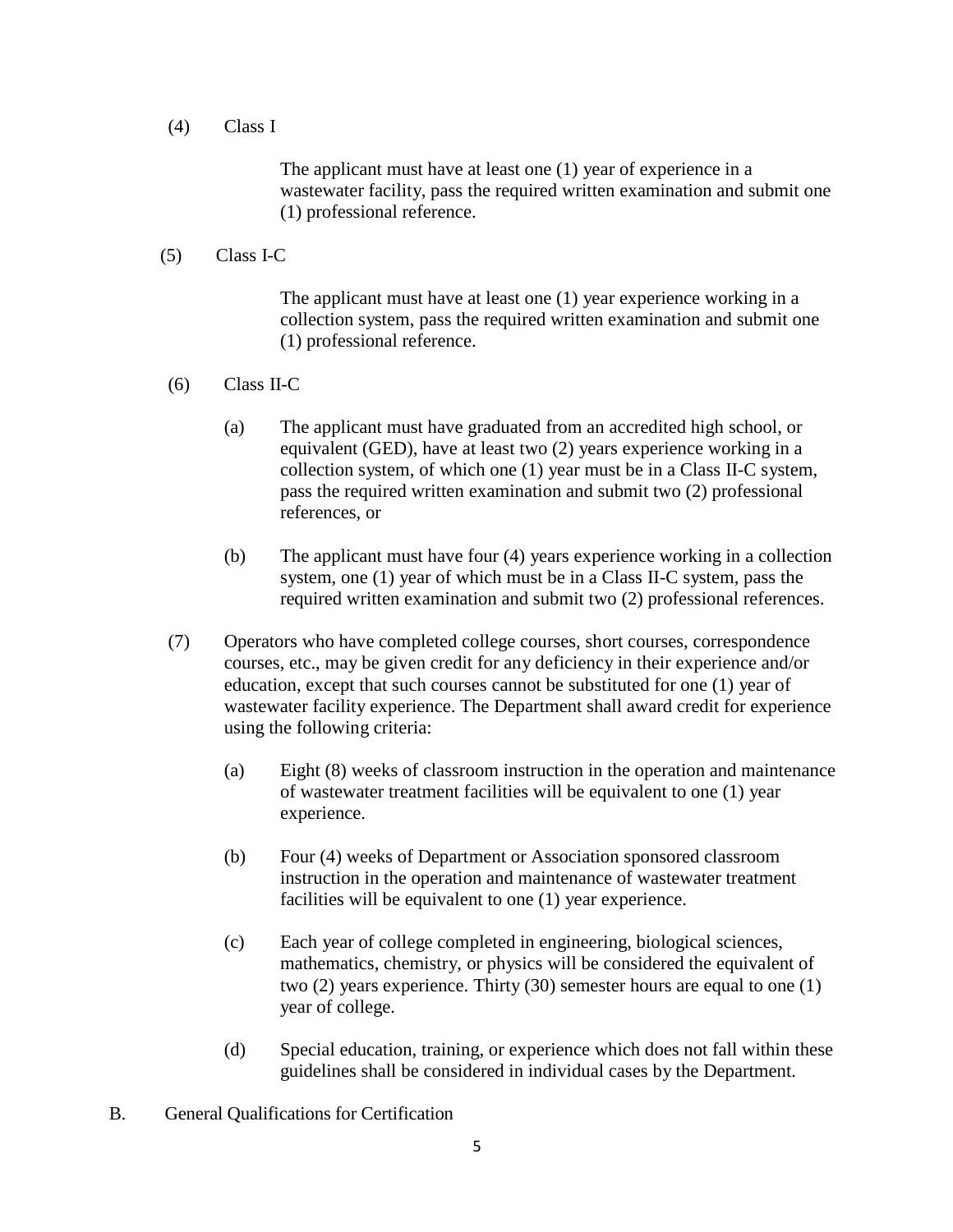- (a) One year of the required experience must be earned under the supervision of a certified operator who holds a valid non-restricted certificate issued by the Department at a class equivalent to or higher than that for which certification is being requested. The year of supervision must be in a system of a class equivalent to or higher than the class certificate being requested. The supervising operator must sign a certification statement verifying the successful completion of the required period of supervision.
- (b) To be eligible to serve as the certified operator for a wastewater facility, an operator's principal residence must be no more than fifty (50) miles from the system. Under special circumstances, an operator may apply to the Department in writing for a waiver of the 50 mile requirement.

### C. Professional References

References must be obtained from Certified operator(s) of the same Classification as that which is being requested or higher, who are familiar with the applicant's experience working in a wastewater facility. The references must be provided on professional reference forms provided by the Department. These forms must be submitted with the certification application.

### D. Application

- (1) An operator desiring to be certified shall file an application with the Department on a form provided by the Department.
- (2) The Department shall review applications and supporting documents and experience of the applicant, determine the eligibility of the applicant, and issue certificates when the applicant meets the requirements of the Municipal and Domestic Water and Wastewater System and Nonhazardous Solid Waste Management Facilities Operator's Certification Act of 1992 and these regulations.
- (3) The Commission may deny an application if the Commission determines that the applicant has not complied with all of the provisions of these regulations and with all other applicable Federal, State and local statutes and regulations or has submitted inaccurate or false information in the application, or has submitted incomplete application forms after being notified in writing by the Department that the application is incomplete. The Commission shall make determinations regarding issuance or denial of the certificate based upon the information contained in the application, the applicant's actions during any prior term of certification, and any other pertinent information that is available to the Commission.

### E. Examinations

(1) The Department shall prepare written examinations to be used in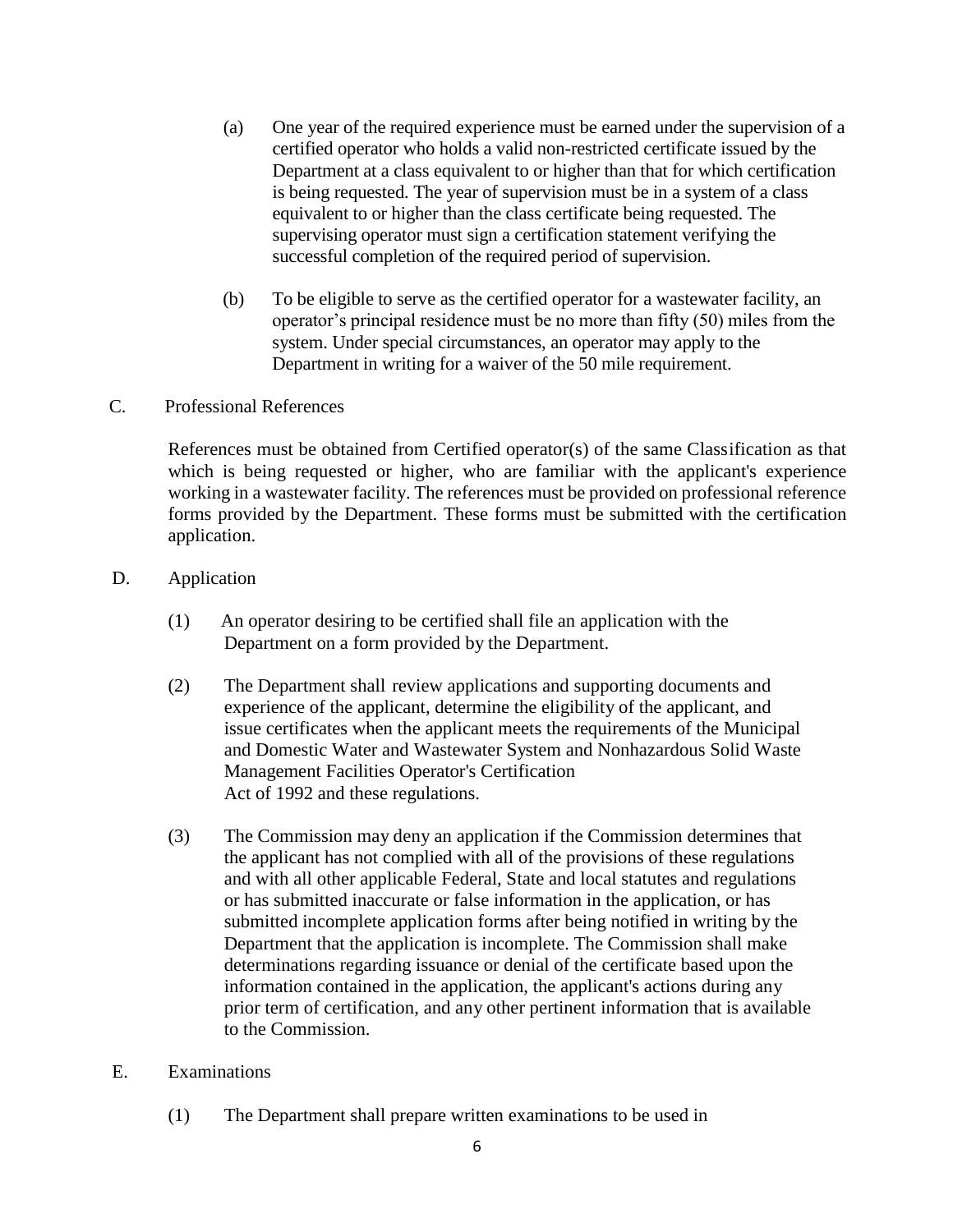determining knowledge, ability, and judgment of the operators.

- (2) Examinations shall be held at places and times set by the Department.
- (3) A fee, to be set by the Commission, will be charged for the examination.
- (4) An individual who passes an examination must be certified within three years following the date the examination was taken. Otherwise, the individual will be required to take another written examination in order to be certified.
- (5) An individual who fails to pass an examination may repeat the examination at the next regularly scheduled examination.
- (6) Examination papers will not be returned to the operator.
- (7) An individual who fails to pass an examination may review his paper by submitting a written request to the Department within thirty (30) days following notification of the examination grade.
- (8) To be eligible to take a written examination, an individual must demonstrate to the Department that he/she has attended a Department sponsored wastewater operator short course for the appropriate classification or other equivalent Department approved course at DEQ's discretion within the previous 12 months.
- F. Reciprocity
	- (1) Certificates may be issued, without examination, in a comparable classification to an operator who holds a valid certification by exam from any state, territory, or possession of the United States that has entered into a reciprocity agreement with the Department.
	- (2) Applicants for certification through reciprocity must meet the education and experience requirements for the class certificate requested as previously described.
- G. Certification Fees
	- (1) A fee to be set by the Commission shall be charged for certification and renewal in any classification and must accompany the application for certification or renewal.
	- (2) Fees from applicants who are not certified will be returned.

Source: Miss. Code Ann*. §§ 21-27-201, et seq., 49-2-1, et seq. and 49-17-1, et seq.* 

# *Rule 3.5 Operator Responsibilities*.

A. Certified operators in charge of wastewater facilities must personally visit said facilities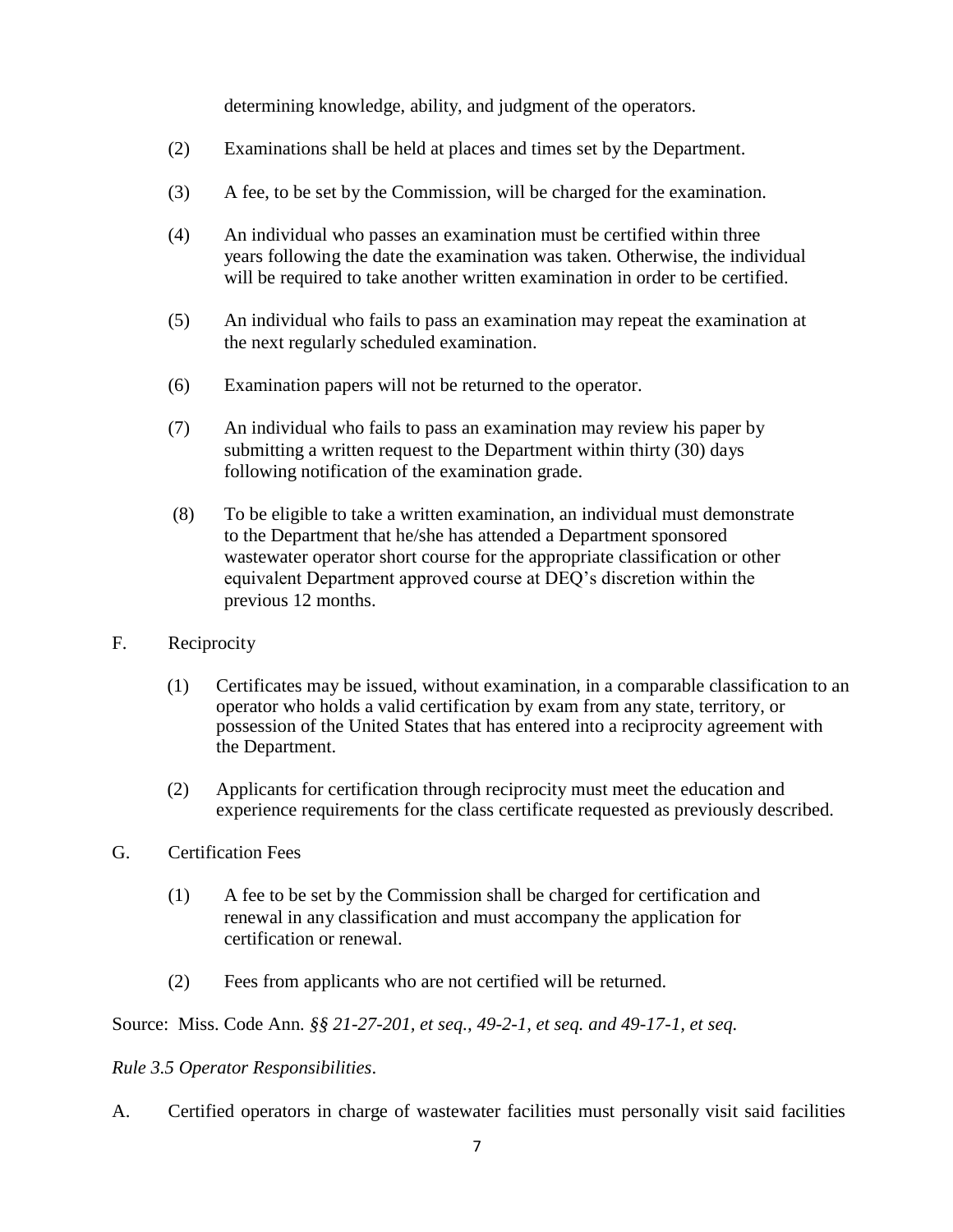at a sufficient frequency and duration to perform such tasks as may be required by the permit and to ensure proper operation and management of said wastewater facilities. Unless otherwise stated in the facility's permit or an order of the Commission, certified operators in charge of wastewater facilities shall visit the facilities, as a minimum, according to the following schedule:

| Class I Facility   | One $(1)$ day per week    |
|--------------------|---------------------------|
| Class II Facility  | Two $(2)$ days per week   |
| Class III Facility | Three $(3)$ days per week |
| Class IV Facility  | Five $(5)$ days per week  |

- B. Certified operators in charge of wastewater facilities shall be thoroughly familiar with all monitoring and reporting requirements mandated by the facility's permit and shall ensure said facility complies with these requirements.
- C. Certified operators in charge of wastewater facilities must maintain written documentation of each facility visit. Documentation of facility visits shall be made available to the Department upon request.

Source: Miss. Code Ann*. §§ 21-27-201, et seq., 49-2-1, et seq. and 49-17-1, et seq.* 

### *Rule 3.6 Renewal of Certificates*

- A. Subject to the provisions of Rule 3.5.B., certificates may be renewed without examination, however, in order to be eligible for certificate renewal, a certification renewal application should be filed prior to the expiration of the existing certificate. The application must be accompanied by the renewal fee and also proof of completing the continuing education requirements found in the below paragraph C. Additionally, an operator, if practicing, must have demonstrated competency. Certified operators who file renewal applications more than sixty (60) days after the expiration of their certificate will be required to pass the written exam in order to be eligible for certification.
- B. Notwithstanding the provisions of Rule 3.5.A., any wastewater facility operator who holds a restricted certificate (i.e., valid only for a particular facility and/or class of facilities) may obtain a renewal certificate with identical restrictions provided that all conditions of paragraph A. are satisfied.
- C. Continuing education
	- (1) Operators must receive thirty six (36) hours of related continuing education during the three (3) year period for which their certification is valid. A minimum of eighteen (18) of this thirty six (36) hours must be satisfied by attending Department sponsored training.
	- (2) Certified collection system operators must receive eighteen (18) hours of related continuing education during the three (3) year period that their certification is valid.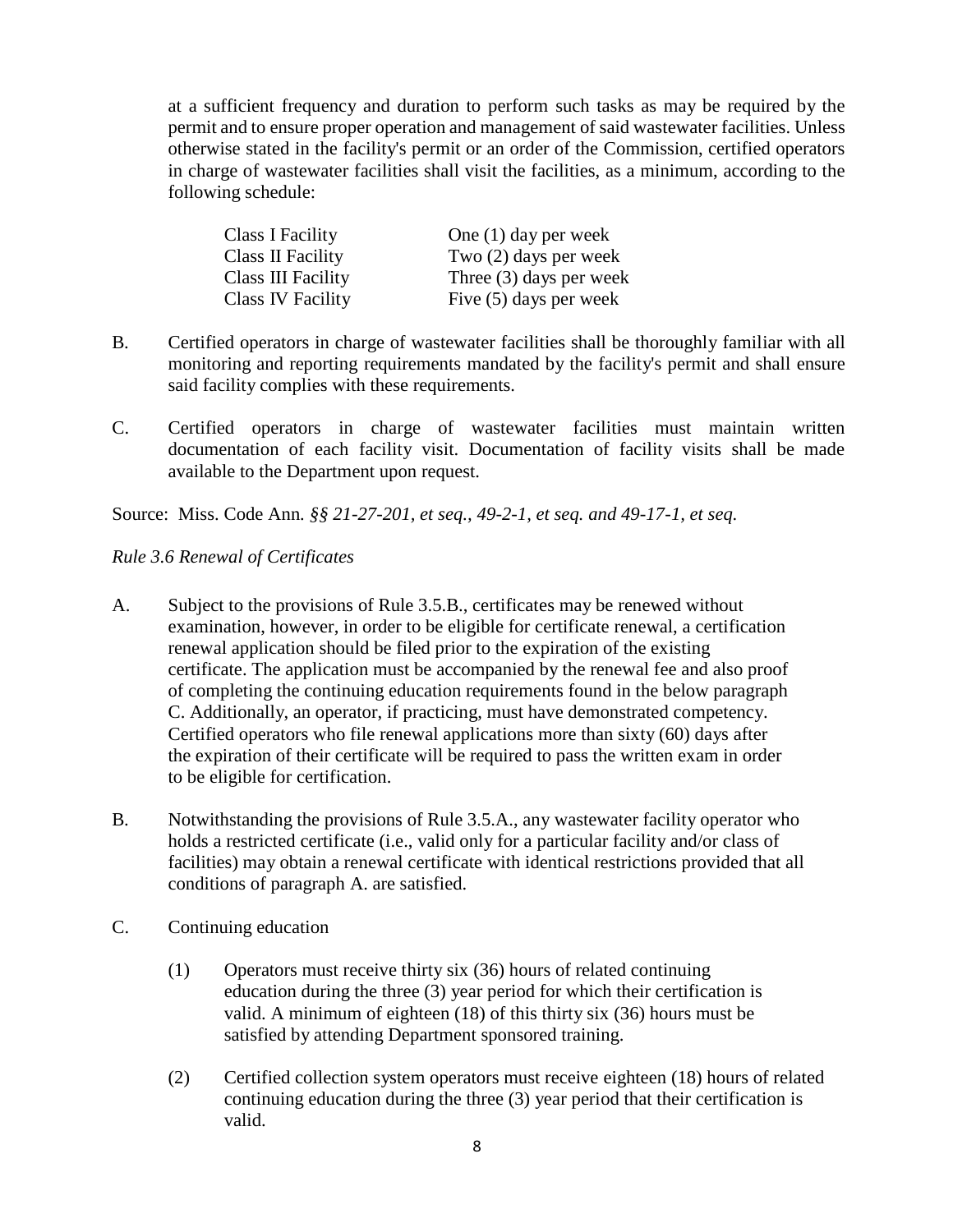- (3) Operators who have been certified for three (3) consecutive three (3) year periods, must receive twenty four (24) hours of continuing education during the fourth and subsequent three (3) year periods for which their certificate is valid. A minimum of twelve (12) hours must be satisfied by attending Department sponsored training, or Association sponsored Short Courses.
- (4) Exceptions to the twenty four (24) hours of Department sponsored training requirement may be considered by the Department in individual cases, such as operators who possess valid Mississippi Certificates and are employed and reside outside the state of Mississippi, provided they submit proof of attendance of equivalent training.
- (5) Continuing education credit will be given as follows:
	- (a) Attending one (1) day of Department sponsored training will be equivalent to six (6) hours of continuing education.
	- (b) Attending one (1) Association sponsored week long wastewater treatment short course will be equivalent to thirty two (32) hours of Department sponsored continuing education.
	- (c) Association sponsored wastewater continuing education short courses will be evaluated, upon request, based on technical content, and Department sponsored continuing education credit will be awarded for actual hours attended.
	- (d) Certified Operators who serve as instructors/presenters at Association sponsored training sessions shall receive two (2) hours of continuing education for each hour of actual presentation time.
	- (e) Attending one (1) Association monthly District meeting will be equivalent of to one (1) hour of continuing education. Association District meetings and/or training sessions held other than on a monthly basis, will be evaluated, upon request, based on technical content, and continuing education credit will be awarded for actual hours attended.
	- (f) Association annual conferences will be evaluated, upon request, based on technical content, and Department sponsored continuing education credit will be awarded for actual hours attended.
	- (g) Organizations that provide technical training, including, but not limited to, the Mississippi Water Environment Association and the Mississippi Rural Water Association may request Department approval of training for continuing education credit. The Department shall consider requests for Department sponsored continuing education credit for training in which the Department staff actively participate in the continuing education curriculum development, presentation and evaluation.